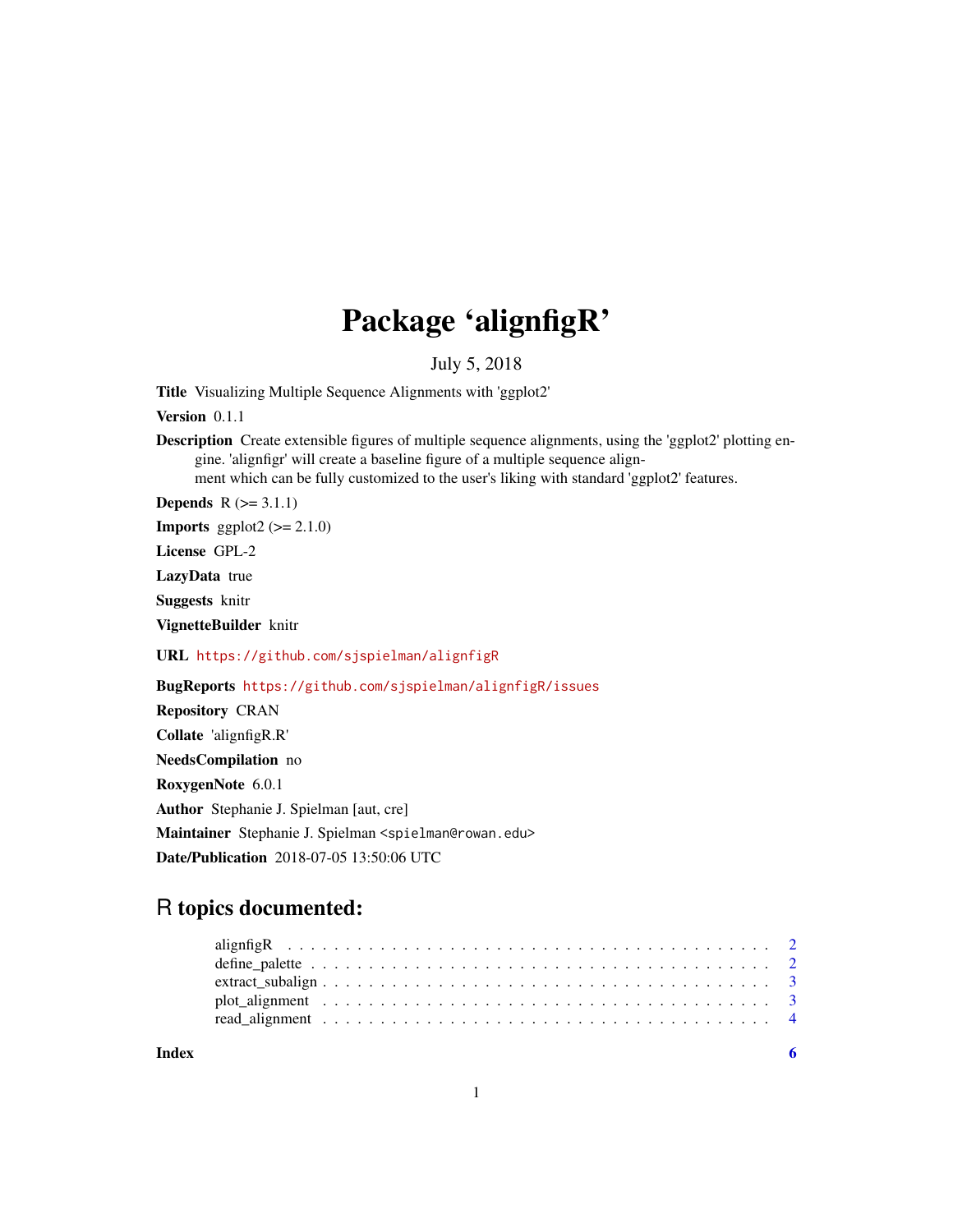<span id="page-1-0"></span>alignfigR *alignfigR.*

#### Description

Creating figures multiple sequence alignments with ggplot2.

define\_palette *Define color palette.*

#### Description

This function sets up, either using default or user-specified options, the color-coding scheme used to plot sequences.

#### Usage

define\_palette(inpalette, uniques)

#### Arguments

| inpalette | Either a user-specified named-array of colors or flag for default options (dna,<br>rna, protein, random, |
|-----------|----------------------------------------------------------------------------------------------------------|
| uniques   | Unique characters found in alignment. Used to create the random color scheme.                            |

#### Value

Color palette named-array.

#### Examples

```
palette <- define_palette("DNA", c("A", "G", "T"))
palette <- define_palette("protein")
```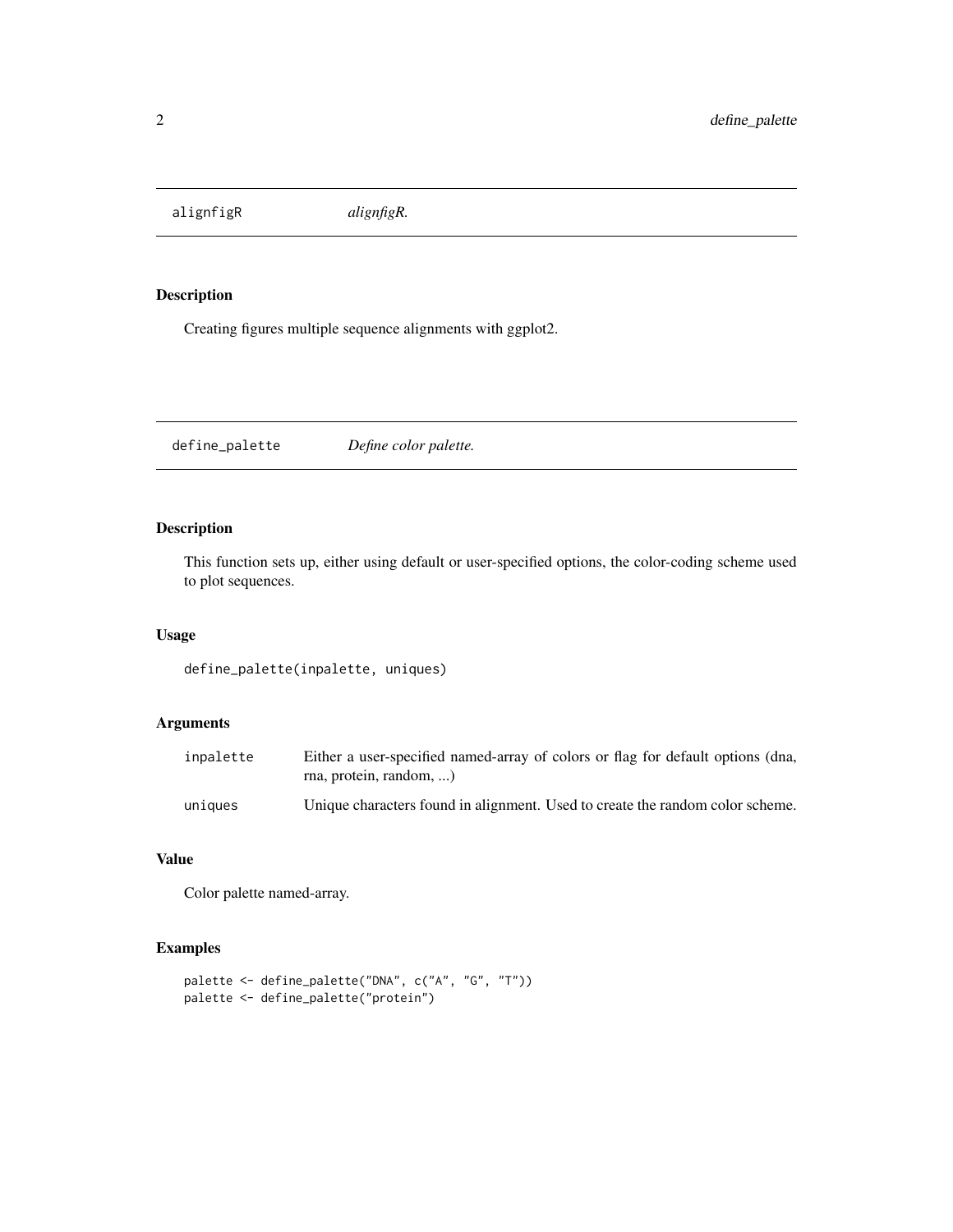<span id="page-2-0"></span>extract\_subalign *Extract subset of sequence alignment*

#### Description

This function builds a data frame to plot an alignment from a specified subset of the full alignment.

#### Usage

```
extract_subalign(seqs, plot_step = 1, tlist = c(), clist = c(),
  textcl = FALSE, \text{cexcl} = FALSE)
```
#### Arguments

| segs      | Sequence list, as parsed by the function 'read_alignment'                  |
|-----------|----------------------------------------------------------------------------|
| plot_step | Step size for alignment block. Default, 1.                                 |
| tlist     | Array of taxa intended to restrict figure to or to exclude from figure.    |
| clist     | Array of columns intended to restrict figure to or to exclude from figure. |
| texcl     | Boolean indicating if taxa in thist should be excluded. Default, False     |
| cexcl     | Boolean indicating if columns in clist should be excluded. Default, False  |

#### Value

plot\_frame, a data frame to be plotted

#### Examples

```
fasta_file <- system.file("extdata", "example.fasta", package = "alignfigR")
plot_frame <- read_alignment(file = fasta_file)
subset_seq_list <- extract_subalign(plot_frame, tlist = c("Cow", "Human", "Whale"), texcl = TRUE)
subset_seq_list <- extract_subalign(plot_frame, clist = 1:25)
```

| plot_alignment |  | Plot a multiple sequence alignment |
|----------------|--|------------------------------------|
|----------------|--|------------------------------------|

#### Description

This function uses ggplot (in particular, w/ geom\_rect) to plot a sequence alignment

#### Usage

```
plot_alignment(seq_list, palette = NA, taxa = c(), columns = c(),
  exclude_taxa = FALSE, exclude_columns = FALSE,
  legend_title = "Character")
```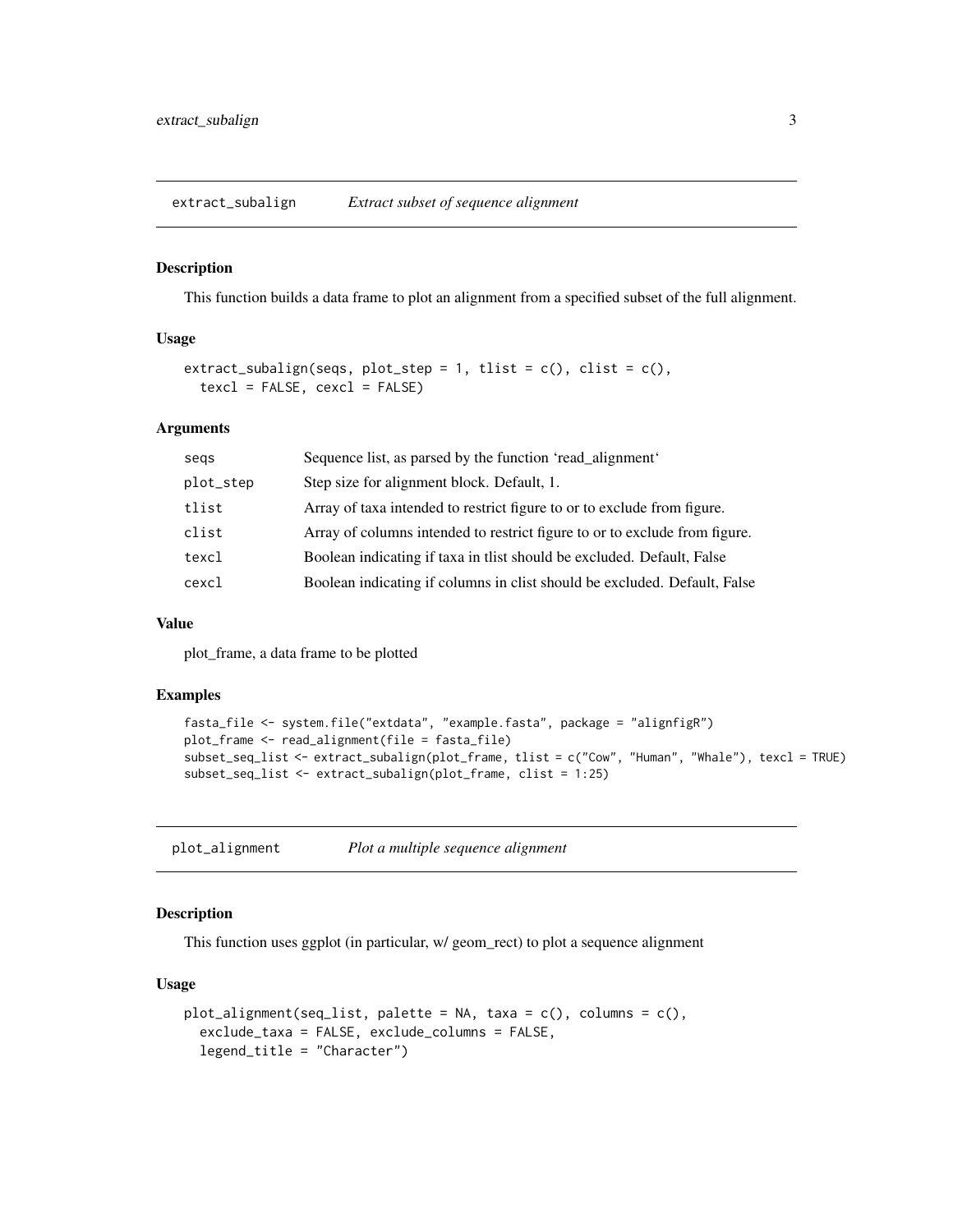#### <span id="page-3-0"></span>Arguments

| seq_list        | Sequence list parsed using the function 'read_alignment'                                                  |  |  |  |
|-----------------|-----------------------------------------------------------------------------------------------------------|--|--|--|
| palette         | Named-array mapping sequence to color or a pre-defined color scheme (random,<br>rainbow, etc.)            |  |  |  |
| taxa            | Array of taxa (the actual labels, not order) intended to restrict figure to or to<br>exclude from figure. |  |  |  |
| columns         | Array of columns (indexed from 1) intended to restrict figure to or to exclude<br>from figure.            |  |  |  |
| exclude_taxa    | Boolean argument indicating that taxa should be excluded from plot. Default:<br>False                     |  |  |  |
| exclude_columns |                                                                                                           |  |  |  |
|                 | Boolean argument indicating that columns should be excluded from plot. De-<br>fault: False                |  |  |  |
| legend_title    | String determining title of legend. Default: "Character"                                                  |  |  |  |

#### Value

ggplot object which may be saved or edited as desired

#### Examples

```
fasta_file <- system.file("extdata", "example.fasta", package = "alignfigR")
plot_frame <- read_alignment(file = fasta_file)
align_plot <- plot_alignment(plot_frame, "DNA")
align_plot <- plot_alignment(plot_frame, "protein")
align_plot <- plot_alignment(plot_frame, taxa = c("Cow", "Whale"), columns = c(1:25))
align_plot <- plot_alignment(plot_frame, taxa = c("Whale"), exclude_taxa = TRUE)
align_plot <- plot_alignment(plot_frame, legend_title = "") ## Remove the title
```
read\_alignment *Read a multiple sequence alignment file.*

#### Description

This function parses a FASTA file containing molecular sequence data and returns a named-array of the sequences.

#### Usage

```
read_alignment(file)
```
#### Arguments

file File name. NOTE: Only FASTA file are supported!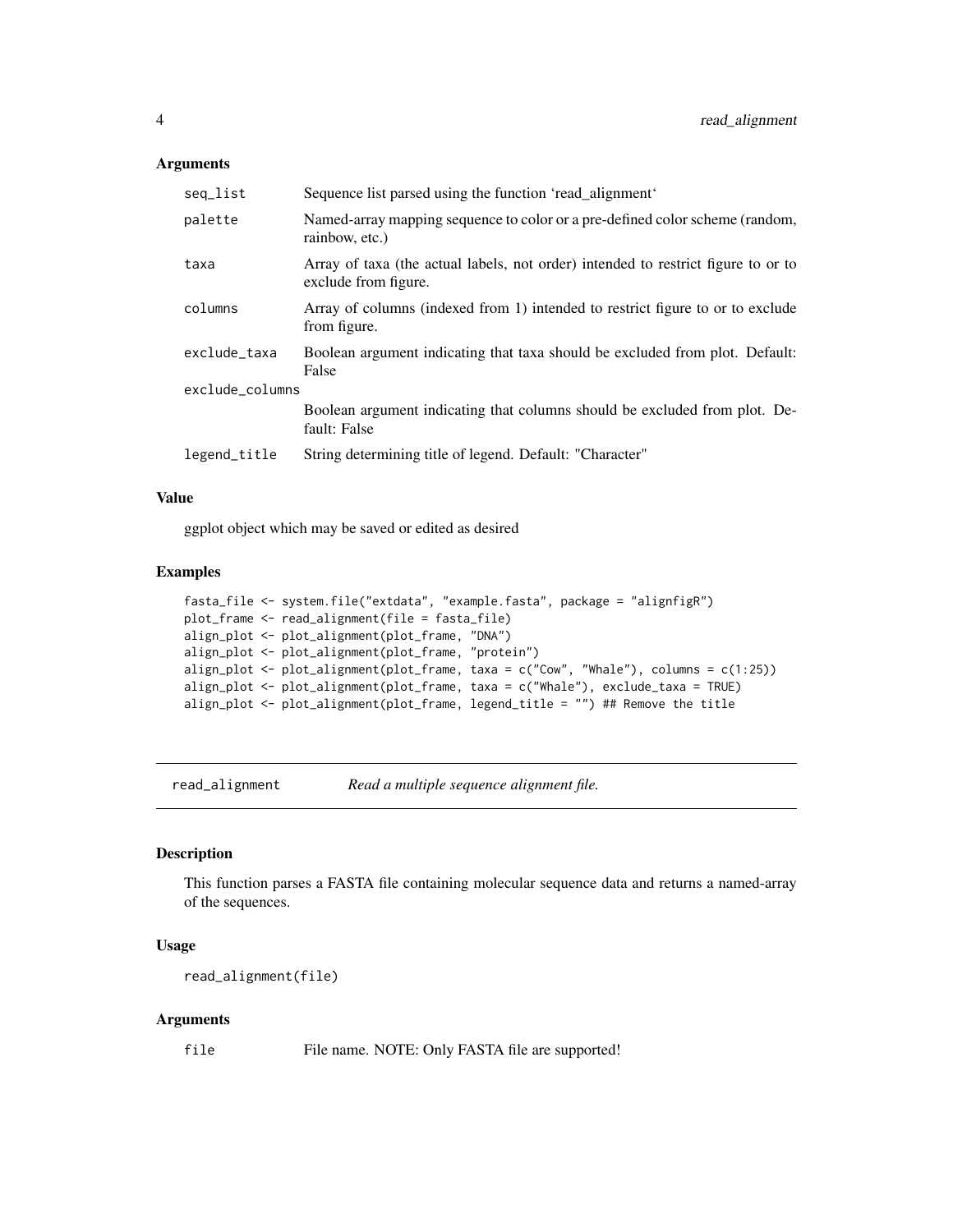#### read\_alignment 5

#### Value

seq\_array, a named-array of the parsed sequence data

#### Examples

```
fasta_file <- system.file("extdata", "example.fasta", package = "alignfigR")
plot_frame <- read_alignment(file = fasta_file)
```